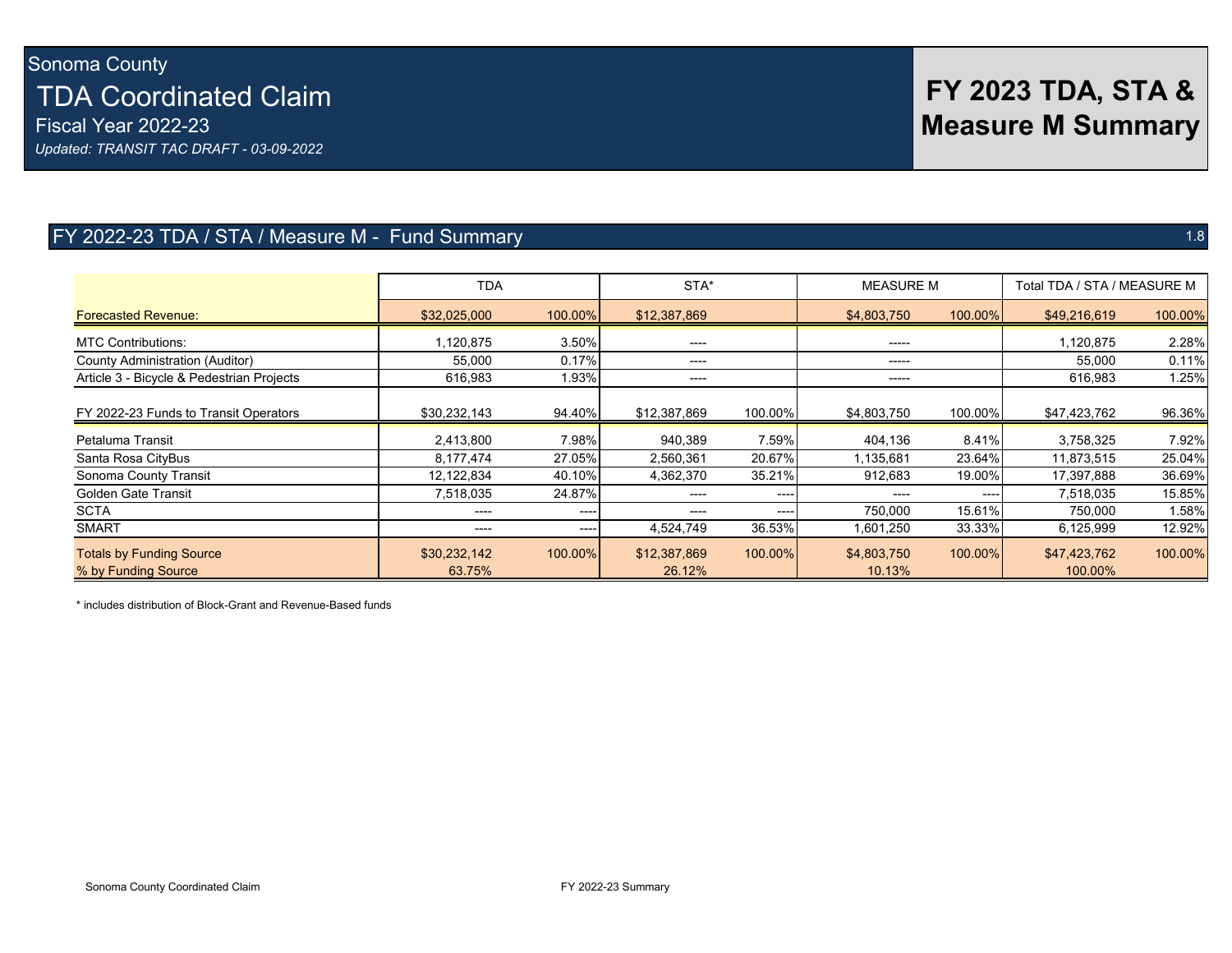## **I. TDA Funds Available** 1.8 **1.8** 1.8 **1.8** 1.8 **1.8** 1.8 **1.8** 1.8 **1.8** 1.8 **1.8** 1.8 **1.8** 1.8 **1.8** 1.8 **1.8** 1.8

|                     |                                             |              | <b>SCTA Adopted</b>       |                                     |              |
|---------------------|---------------------------------------------|--------------|---------------------------|-------------------------------------|--------------|
|                     |                                             |              | Coordinated               | Adopted FY 2022 TDA Estimate:       | \$26,600,000 |
|                     |                                             |              | <b>Claim Distribution</b> | Revised FY 2022 Estimate:           | \$30,500,000 |
|                     |                                             | FY 2022-23   | FY 2021-22                | Auditor's FY 2023 Estimate:         | \$32,025,000 |
| <b>TDA Forecast</b> |                                             | \$32,025,000 | \$26,600,000              |                                     |              |
| Less:               | <b>MTC Administration</b>                   | 160,125      | 133,000                   | % Change - FY 2022 Revised Estimate |              |
|                     | <b>MTC Planning</b>                         | 960.750      | 798,000                   | vs. FY 2023 Auditor's Estimate:     | 5.00%        |
|                     | County Administration                       | 55.000       | 45.000                    |                                     |              |
| Subtotal:           |                                             | 30.849.125   | 25,624,000                |                                     |              |
| Less:               | Article 3 Pedestrian/Bicycle Funding (2.0%) | 616.983      | 512,480                   |                                     |              |
| Total:              | Article 4 and 8 available                   | \$30,232,143 | \$25,111,520              |                                     |              |

|            | <b>UUIN AUUPIGU</b>       |                                     |              |
|------------|---------------------------|-------------------------------------|--------------|
|            | Coordinated               | Adopted FY 2022 TDA Estimate:       | \$26,600,000 |
|            | <b>Claim Distribution</b> | Revised FY 2022 Estimate:           | \$30,500,000 |
| FY 2022-23 | FY 2021-22                | Auditor's FY 2023 Estimate:         | \$32,025,000 |
| 32.025.000 | \$26,600,000              |                                     |              |
| 160.125    | 133,000                   | % Change - FY 2022 Revised Estimate |              |
| 960.750    | 798,000                   | vs. FY 2023 Auditor's Estimate:     | 5.00%        |
| EE OOO     | $AE$ 000                  |                                     |              |

## II. Distribution of TDA Funds

| A. Distribution by Apportionment Area |             |           |                             |                             |                   |
|---------------------------------------|-------------|-----------|-----------------------------|-----------------------------|-------------------|
| Area                                  | Population* | Percent   | FY 2022-23<br>Apportionment | FY 2021-22<br>Apportionment | <b>Difference</b> |
| Cloverdale                            | 9,133       | 1.8862%   | \$570,232                   | \$469.294                   | \$100,938         |
| Cotati                                | 7,429       | 1.5343%   | 463,840                     | 383,718                     | 80,122            |
| Healdsburg                            | 11,800      | 2.4370%   | 736,750                     | 615,792                     | 120,958           |
| Petaluma                              | 61,104      | 12.6194%  | 3,815,114                   | 3,151,700                   | 663,414           |
| <b>Rohnert Park</b>                   | 42,484      | 8.7739%   | 2,652,548                   | 2,193,858                   | 458,690           |
| Santa Rosa                            | 171,711     | 35.4623%  | 10,721,017                  | 8,844,300                   | 1,876,717         |
| Sebastopol                            | 7,657       | 1.5813%   | 478,076                     | 394,516                     | 83,560            |
| Sonoma                                | 10.924      | 2.2561%   | 682.055                     | 562.867                     | 119,188           |
| Windsor                               | 27,855      | 5.7527%   | 1,739,166                   | 1,438,903                   | 300,263           |
| County                                | 134,110     | 27.6968%  | 8,373,346                   | 7,056,572                   | 1,316,774         |
| Total                                 | 484,207     | 100.0000% | \$30,232,143                | \$25,111,520                | \$5,120,623       |

\* California Department of Finance - January 1, 2021 - Based on published population by entity - Table E-1.

### B. Funds allocated to Golden Gate Transit for regional transit services:

|                     |                     | FY 2022-23    | FY 2021-22  |
|---------------------|---------------------|---------------|-------------|
| Area                | <b>Distribution</b> | Allocation    | Allocation  |
| Cloverdale          | 10.29837%           | \$58,725      | \$47,972    |
| Cotati              | 29.04049%           | 134,701       | 111,369     |
| Healdsburg          | 10.29837%           | 75,873        | 62,947      |
| Petaluma            | 29.04049%           | 1,107,928     | 914,742     |
| <b>Rohnert Park</b> | 29.04049%           | 770,313       | 636,740     |
| Santa Rosa          | 25.00000%           | 2,680,254     | 2,211,075   |
| Sebastopol          | 10.29837%           | 49,234        | 40,328      |
| Sonoma              | 10.29837%           | 70,241        | 57,537      |
| Windsor             | 10.29837%           | 179,106       | 147,088     |
| County              | 29.04049%           | 2,431,661     | 2,048,082   |
| Total               |                     | \$7,558,035   | \$6,277,880 |
|                     |                     | 25.00%        |             |
|                     |                     | of County TDA |             |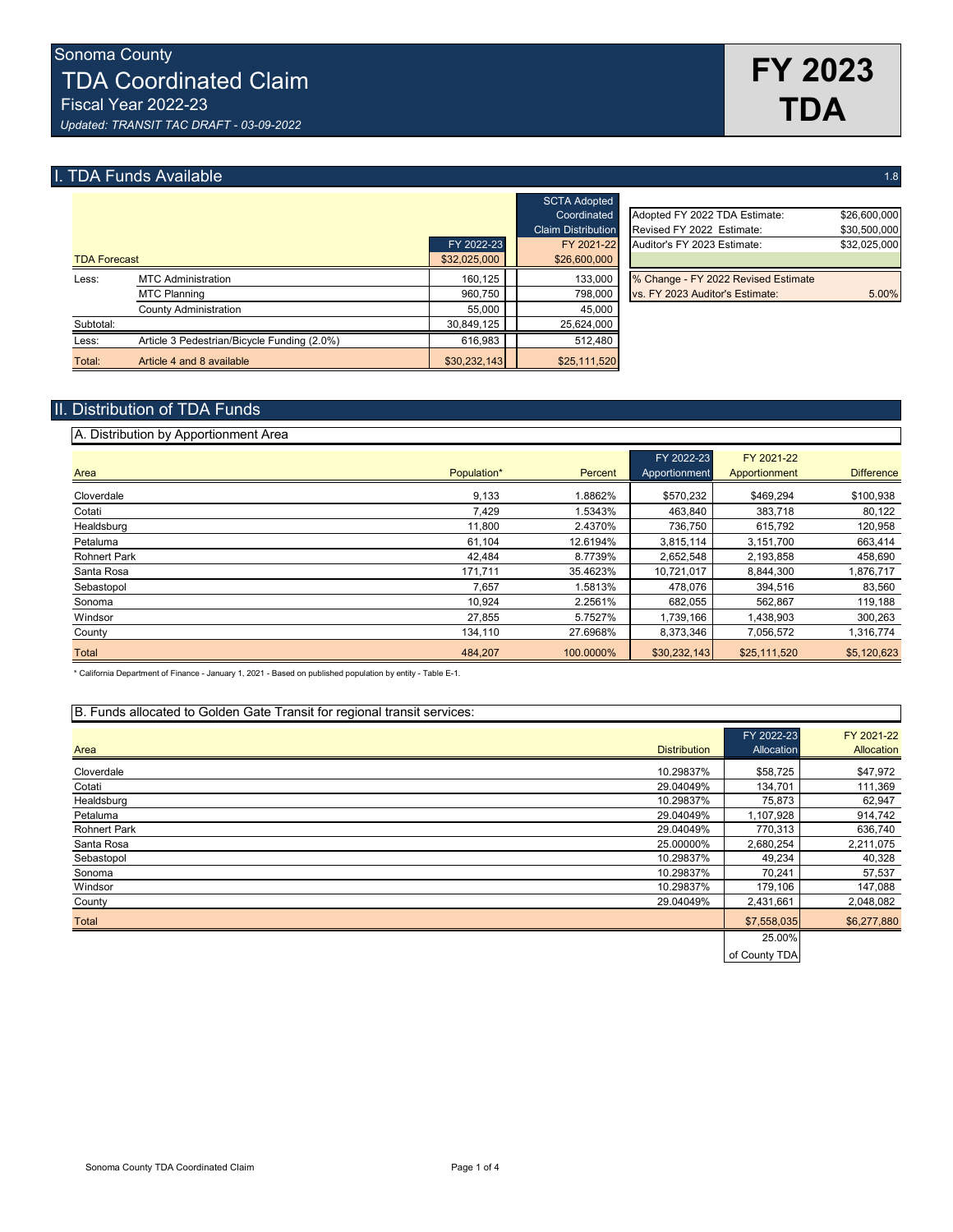1.8

*Updated: TRANSIT TAC DRAFT - 03-09-2022*

| [C. Contribution to Sonoma County Transit for intercity services between Petaluma and Santa Rosa: |               |              |              |  |  |
|---------------------------------------------------------------------------------------------------|---------------|--------------|--------------|--|--|
| (Sonoma County Transit Routes 44 & 48)                                                            |               |              |              |  |  |
|                                                                                                   | FY 2022-23    |              |              |  |  |
|                                                                                                   | Percent of    | Fixed-Route  | Paratransit  |  |  |
| Area                                                                                              | Route Budget* | Allocation   | Allocation** |  |  |
| Petaluma                                                                                          | 14.64%        | \$244,488(1) | \$48,898     |  |  |

\* Cotati and Rohnert Park contributions to Sonoma County Transit Routes 44 & 48 are included in Section D. (1) - includes contribution for maintenance of the<br>\*\* Assumes 20% of fixed-route contribution for ADA complementary \*\* Assumes 20% of fixed-route contribution for ADA complementary paratransit services.

D. Funds allocated to support intercity Sonoma County Transit/Paratransit services:

| FY 2021-22          |              |                    | FY 2022-23  |            |              |                    |             |
|---------------------|--------------|--------------------|-------------|------------|--------------|--------------------|-------------|
|                     | Total        | 80%                | 20%         | Percent    | Total        | 80%                | 20%         |
| Area                | Contribution | <b>Fixed Route</b> | Paratransit | of TDA     | Contribution | <b>Fixed Route</b> | Paratransit |
| Cotati              | \$217,402    | \$173,922          | \$43,480    | Remainder  | \$271,444    | \$217,155          | \$54,289    |
| Sebastopol          | 176.824      | 141,459            | 35,365      | Remainder  | 242,609      | 194,087            | 48,522      |
| Healdsburg          | 352,089      | 281,671            | 70.418      | Remainder* | 450,084      | 360,067            | 90.017      |
| Cloverdale          | 292.727      | 234,182            | 58.545      | Remainder* | 376,483      | 301,186            | 75,297      |
| Windsor             | 933.042      | 746.434            | 186,608     | Remainder  | .183,349     | 946,679            | 236,670     |
| <b>Rohnert Park</b> | 616.046      | 492,837            | 123,209     | Remainder  | 894,110      | 715,288            | 178,822     |
| Sonoma              | 244,105      | 195,284            | 48,821      | Remainder  | 337,528      | 270,022            | 67,506      |
| Total               | \$2,832,235  | \$2,265,788        | \$566,447   |            | \$3,755,607  | \$3,004,486        | \$751,121   |

| E. Other contract services between apportionment areas: |                            |                    |                                                |                            |  |
|---------------------------------------------------------|----------------------------|--------------------|------------------------------------------------|----------------------------|--|
| Area                                                    | FY 2022-23<br>Contribution | Claiming<br>Agency | <b>Purpose</b>                                 | FY 2021-22<br>Contribution |  |
| Cloverdale Total FR * PT                                | \$135,024                  | County             |                                                | \$128,594                  |  |
| Cloverdale*                                             | 108.019                    | County             | Local Route 68                                 | 102,875                    |  |
| Cloverdale**                                            | 27,005                     | County             | Local Paratransit Contribution**               | 25.719                     |  |
| County                                                  |                            |                    |                                                |                            |  |
| County                                                  | 96,711                     | Santa Rosa         | Support for Santa Rosa Transit Mall Operations | 96,711                     |  |
| <b>Golden Gate Transit</b>                              |                            |                    |                                                |                            |  |
| Golden Gate Transit                                     | 40,000                     | Santa Rosa         | Support for Santa Rosa Transit Mall Operations | 40,000                     |  |
| Cotati Total FR * PT                                    | 57,694                     | County             |                                                | 54,947                     |  |
| Cotati*                                                 | 46,155                     | County             | Local Routes 10 & 11                           | 43,958                     |  |
| Cotati**                                                | 11,539                     | County             | Local Paratransit Contribution**               | 10,989                     |  |
| Healdsburg                                              | 210,793                    | County             |                                                | 200,755                    |  |
| Healdsburg*                                             | 168,634                    | County             | Local Route 67                                 | 160,604                    |  |
| Healdsburg**                                            | 42,159                     | County             | Local Paratransit Contribution**               | 40,151                     |  |
| <b>Rohnert Park FR &amp; PT Total</b>                   | 988.126                    | County             |                                                | 941,072                    |  |
| Rohnert Park*                                           | 790,500                    | County             | Local Routes 10,11,12,14                       | 752,858                    |  |
| Rohnert Park**                                          | 197,625                    | County             | Local Paratransit Contribution**               | 188,214                    |  |
| Sebastopol FR & PT Total                                | 186.232                    | County             |                                                | 177,364                    |  |
| Sebastopol*                                             | 148,986                    | County             | Local Route 24                                 | 141,891                    |  |
| Sebastopol**                                            | 37,246                     | County             | Local Paratransit Contribution**               | 35,473                     |  |
| Sonoma FR & PT Total                                    | 274,286                    | County             |                                                | 261,225                    |  |
| Sonoma*                                                 | 219,429                    | County             | Local Routes 32 & 34                           | 208,980                    |  |
| Sonoma**                                                | 54,857                     | County             | Local Paratransit Contribution**               | 52,245                     |  |
| Windsor FR & PT Total                                   | 376.712                    | County             |                                                | 358,773                    |  |
| Windsor*                                                | 301,369                    | County             | Local Route 66 ***                             | 287,018                    |  |
| Windsor**                                               | 75,342                     | County             | Local Paratransit Contribution**               | 71,755                     |  |

\* Contributions assume a 5.00% change over FY 2021-22 (from page 1).

\*\* Assumes 20% of fixed-route contribution for ADA complementary paratransit services. \*\*\* Includes contribution for maintenance of the Windsor Intermodal Facility.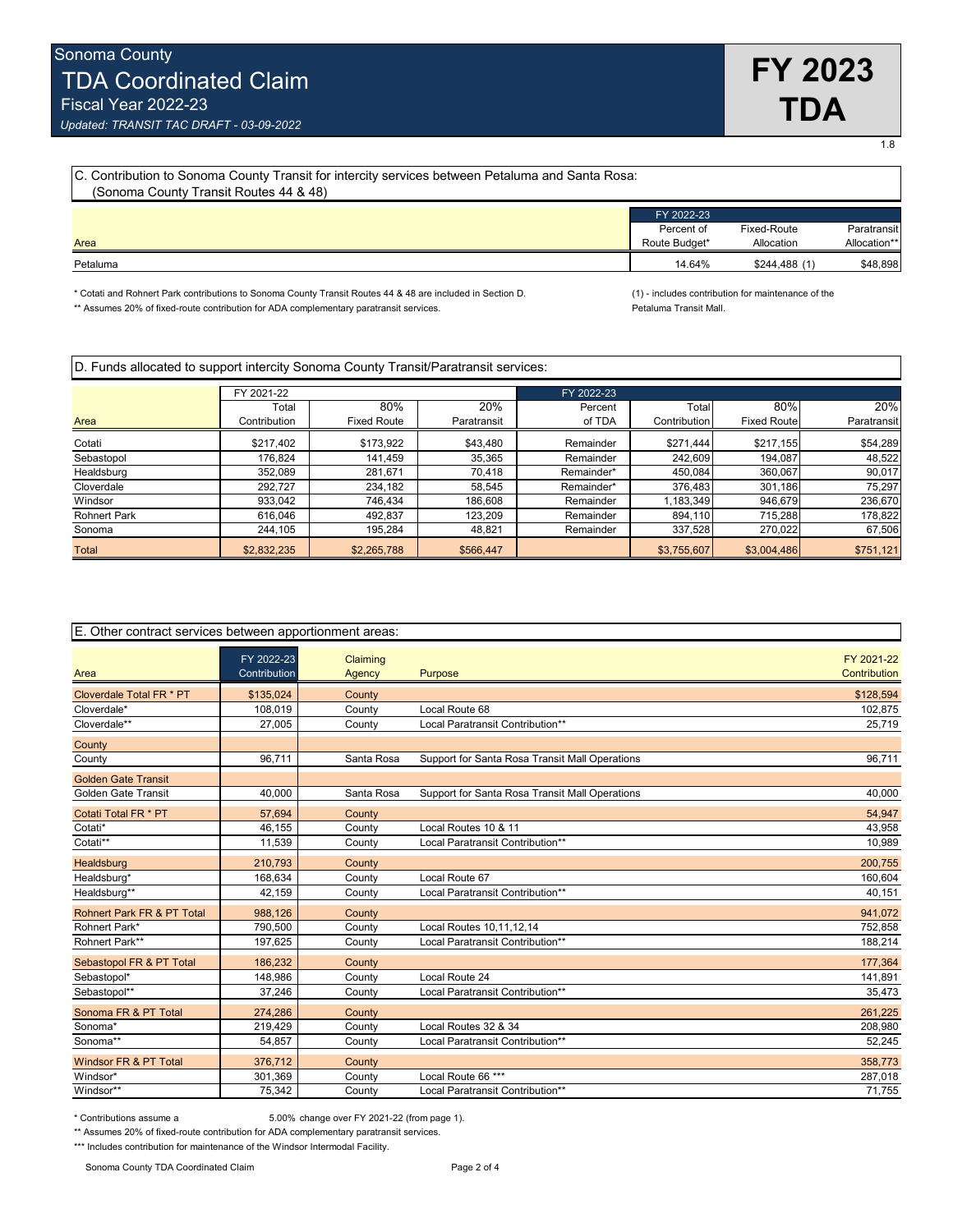

1.8

#### F. Paratransit Contributions

See paratransit contributions detailed in Section II, C,D,E and summarized in Section III column F.

#### Prior-Year Revenue Adjustment\*

\*Prior year revenue adjustments are reflected in "Prior Year TDA Funds Available" on page 4. Balances are in accordance with MTC's Regional Fund Estimate dated February 23, 2022.

## IV. Distribution of TDA Article 3 Pedestrian/Bicycle Funds

|                     | FY 2022-23 |               |
|---------------------|------------|---------------|
|                     |            |               |
| Area                | Population | Apportionment |
| Cloverdale          | 1.8862%    | \$11,637      |
| Cotati              | 1.5343%    | 9,466         |
| Healdsburg          | 2.4370%    | 15,036        |
| Petaluma            | 12.6194%   | 77,859        |
| <b>Rohnert Park</b> | 8.7739%    | 54,134        |
| Santa Rosa          | 35.4623%   | 218,796       |
| Sebastopol          | 1.5813%    | 9,757         |
| Sonoma              | 2.2561%    | 13,919        |
| Windsor             | 5.7527%    | 35,493        |
| County              | 27.6968%   | 170,885       |
| Total               | 100.0000%  | \$616,983     |

| <b>Article 3 Summary</b>                              |             |
|-------------------------------------------------------|-------------|
|                                                       |             |
| FY 2022-23<br>Projected<br>Apportionment              | \$616,983   |
|                                                       |             |
| - Other                                               |             |
|                                                       |             |
| FY 2022-23 Article 3 Funds Available for Distribution | 616,983     |
|                                                       |             |
| Projected Prior-Year Fund Balance*                    | 1,253,401   |
|                                                       |             |
| Total Article 3 Funds Available                       | \$1,870,384 |
|                                                       |             |

\* Per MTC Regional Fund Estimate 02-23-2022.

Article 3 claimants should confirm their prior-year balance with SCTA prior to submitting a claim to MTC.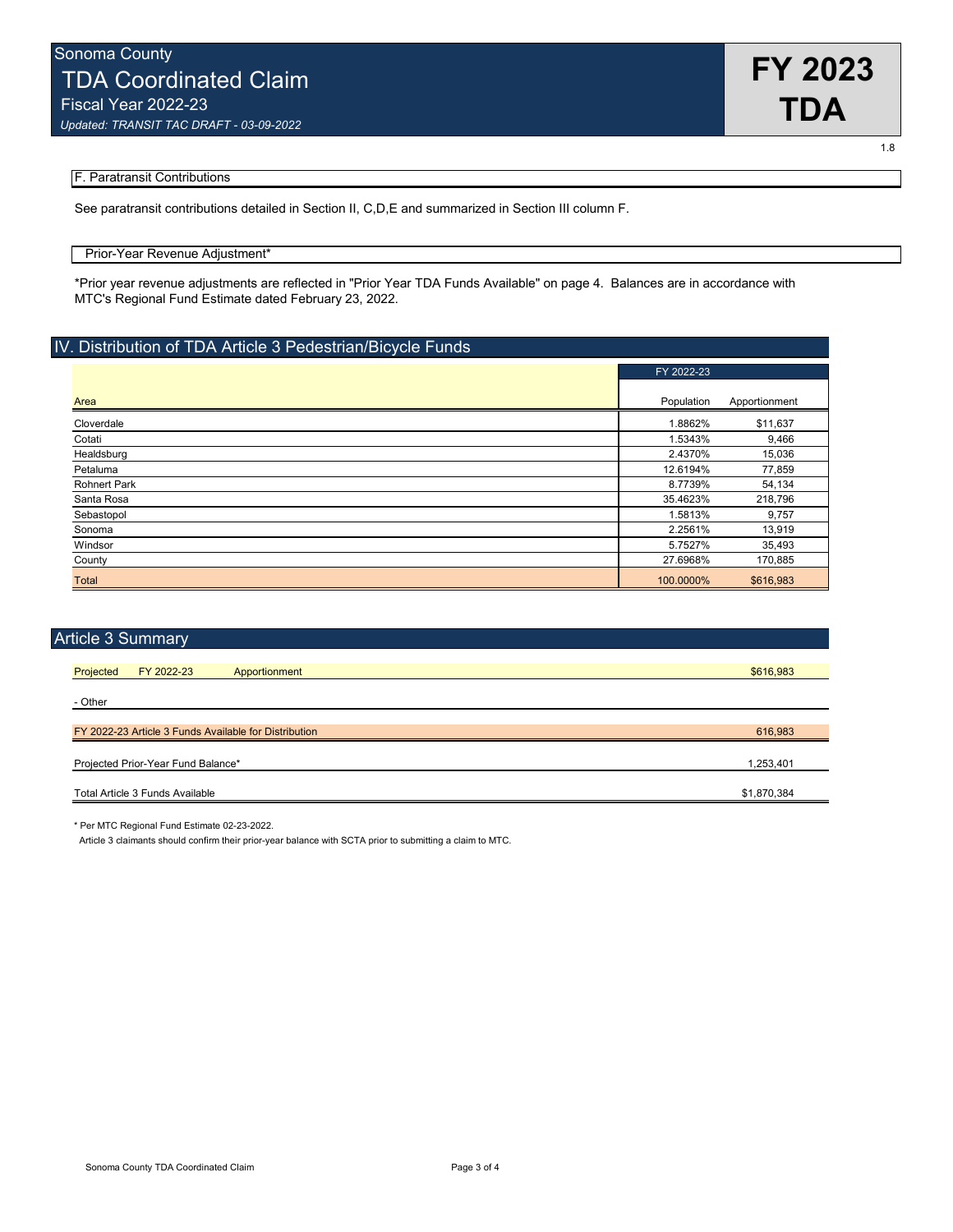## Sonoma County TDA Coordinated Claim Fiscal Year 2022-23

*Updated: TRANSIT TAC DRAFT - 03-09-2022*

## III. Summary of TDA Fund Activity 1.8

| <b>Agency</b>       | A.<br>FY 2022-23<br><b>TDA</b><br>Apportionment | <b>B.</b><br>FY 2022-23<br><b>Contributions</b><br>to GGT | $C/D$ .<br>FY 2022-23<br><b>Contributions</b><br>to SCT | $E. +/-$<br>FY 2022-23<br>Contract<br><b>Services</b> | F.<br>FY 2022-23<br><b>Contributions to</b><br><b>SC Paratransit</b> | FY 2022-23<br><b>TDA</b><br>Entitlement** | Projected<br>Prior-Year TDA<br>Funds<br>Available* | Projected<br><b>Total TDA</b><br>Funds<br>Available |
|---------------------|-------------------------------------------------|-----------------------------------------------------------|---------------------------------------------------------|-------------------------------------------------------|----------------------------------------------------------------------|-------------------------------------------|----------------------------------------------------|-----------------------------------------------------|
| Cloverdale          | \$570,232                                       | (\$58,725)                                                | (\$301,186)                                             | (\$108,019)                                           | (\$102,301)                                                          | \$0                                       | \$0                                                | \$0                                                 |
| Cotati              | 463,840                                         | (134, 701)                                                | (217, 155)                                              | (46, 155)                                             | (65, 828)                                                            |                                           | 0                                                  |                                                     |
| Healdsburg          | 736,750                                         | (75, 873)                                                 | (360,067)                                               | (168, 634)                                            | (132, 175)                                                           |                                           |                                                    |                                                     |
| Petaluma            | 3,815,114                                       | (1, 107, 928)                                             | (244, 488)                                              | $\cdots$                                              | (48, 898)                                                            | 2,413,800                                 | 4,022,160                                          | 6,435,960                                           |
| <b>Rohnert Park</b> | 2,652,548                                       | (770, 313)                                                | (715, 288)                                              | (790, 500)                                            | (376, 447)                                                           |                                           |                                                    |                                                     |
| Santa Rosa          | 10,721,017                                      | (2,680,254)                                               | $---$                                                   | 136,711                                               | $\cdots$                                                             | 8,177,474                                 | 7,608,379                                          | 15,785,853                                          |
| Sebastopol          | 478,076                                         | (49, 234)                                                 | (194, 087)                                              | (148, 986)                                            | (85, 768)                                                            |                                           |                                                    |                                                     |
| Sonoma              | 682,055                                         | (70, 241)                                                 | (270, 022)                                              | (219, 429)                                            | (122, 363)                                                           |                                           |                                                    |                                                     |
| Windsor             | 1,739,166                                       | (179, 106)                                                | (946, 679)                                              | (301, 369)                                            | (312, 012)                                                           |                                           |                                                    |                                                     |
| County              | 8,373,346                                       | (2,431,661)                                               | 3.248.974                                               | 1,686,382                                             | 1,245,792                                                            | 12,122,834                                | 10,567,595                                         | 22,690,429                                          |
| <b>GGT</b>          | ----                                            | 7,558,035                                                 | --                                                      | (40,000)                                              | $- -$                                                                | 7.518.035                                 | 934.245                                            | 8.452.280                                           |
| <b>Total</b>        | \$30,232,143                                    |                                                           |                                                         |                                                       |                                                                      | \$30,232,143                              | \$23,132,379                                       | \$53,364,522                                        |

\* From MTC's Regional Fund Estimate dated 02-23-2022. Claimants should confirm prior-year balances with MTC prior to submitting a claim for prior-year funds.

| Measure M Transit Distribution |                     |              |  |  |
|--------------------------------|---------------------|--------------|--|--|
| FY 2022-23                     | <b>TDA Forecast</b> | \$32,025,000 |  |  |
| FY 2022-23                     | Measure M Forecast  | \$32,025,000 |  |  |

| Measure M Distribution to Transit (19%)               | \$6,084,750 |
|-------------------------------------------------------|-------------|
| - Distribution for Bicycle & Pedestrian Projects (4%) | 1.281.000   |
| - Distribution to SMART (5%) - Capital                | 1,601,250   |
| - Distribution to Transit Operators (10%)             | 3.202.500   |

| Distribution to Transit Operators based on TDA Population Percentages |           |               |                                                |                     |  |  |  |  |  |
|-----------------------------------------------------------------------|-----------|---------------|------------------------------------------------|---------------------|--|--|--|--|--|
|                                                                       |           | Apportionment | <b>SCTA Exchange for</b><br>Transit Integraton | <b>Distribution</b> |  |  |  |  |  |
|                                                                       |           |               |                                                |                     |  |  |  |  |  |
| Petaluma Transit                                                      | 12.6194%  | 404.136       |                                                | 404,136             |  |  |  |  |  |
| Santa Rosa CityBus                                                    | 35.4623%  | 1.135.681     |                                                | 1,135,681           |  |  |  |  |  |
| Sonoma County Transit                                                 | 51.9183%  | 1.662.683     | (750.000)                                      | 912,683             |  |  |  |  |  |
| Total                                                                 | 100.0000% | \$3,202,500   | (750,000)                                      | 2,452,500           |  |  |  |  |  |

## **FY 2023 TDA & Measure M Summary**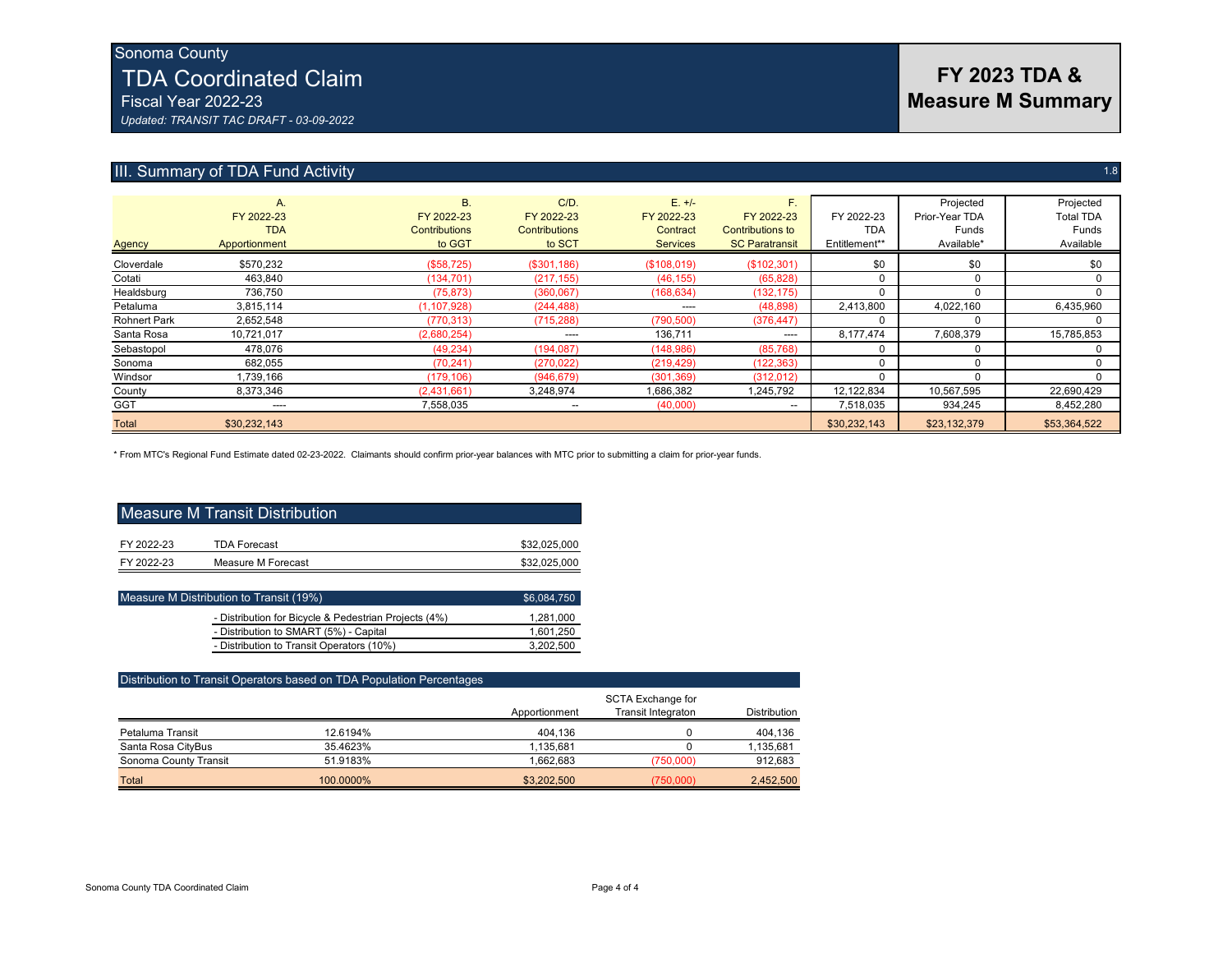Fiscal Year 2022-23 *Updated: TRANSIT TAC DRAFT - 03-09-2022*

## Consolitated Summary of TDA Claims by Eligible Operator 1.8 and 2.1 and 2.1 and 2.1 and 2.1 and 2.1 and 2.1 and 2.1 and 2.1 and 2.1 and 2.1 and 2.1 and 2.1 and 2.1 and 2.1 and 2.1 and 2.1 and 2.1 and 2.1 and 2.1 and 2.1 an

|                                 |               |                     |               |              |                     |                      |                 |                         |              |                     | H.             |                  |
|---------------------------------|---------------|---------------------|---------------|--------------|---------------------|----------------------|-----------------|-------------------------|--------------|---------------------|----------------|------------------|
|                                 | Α.            |                     |               |              | <b>Distribution</b> | C/D                  | $E. +/-$        |                         | Projected    | Coordinated         | Projected      | Projected        |
|                                 | FY 2022-23    | Initial             | FY 2022-23    |              | Percent             | FY 2022-23           | FY 2022-23      | FY 2022-23              | FY 2022-23   | Claim               | Prior-Year TDA | <b>Total TDA</b> |
|                                 | <b>TDA</b>    | <b>Distribution</b> | Contributions |              | after GGT           | <b>Contributions</b> | Contract        | <b>Contributions to</b> | <b>TDA</b>   | <b>Distribution</b> | Funds          | Funds            |
| Apportionmen Area / Claimant    | Apportionment | Percent             | to GGT        | Subtotal     | Contribution        | to SCT               | <b>Services</b> | <b>SC Paratransit</b>   | Entitlement  | Percent             | Available*     | Available        |
| Petaluma - Petaluma Transit     | 3,815,114     | 12.62%              | (1, 107, 928) | 2,707,186    | 8.95%               | (244, 488)           | $\cdots$        | (48, 898)               | 2.413.800    | 7.98%               | 4.022.160      | 6,435,960        |
| Santa Rosa - Santa Rosa CityBus | 10,721,017    | 35.46%              | (2,680,254)   | 8,040,763    | 26.60%              | $---$                | 136,711         | $\cdots$                | 8.177.474    | 27.05%              | 7,608,379      | 15,785,853       |
| County - Sonoma County Transit  | 15,696,012    | 51.92%              | (3,769,853)   | 11,926,159   | 39.45%              | 244,488              | (96, 711)       | 48,898                  | 12,122,834   | 40.10%              | 10,567,595     | 22,690,429       |
| GGT - Golden Gate Transit       | $\cdots$      | $\cdots$            | 7,558,035     | 7,558,035    | 25.00%              | ----                 | (40,000)        | $---$                   | 7,518,035    | 24.87%              | 934,245        | 8,452,280        |
| Total                           | \$30,232,143  | 100.00%             |               | \$30,232,143 | 100.00%             |                      |                 |                         | \$30,232,143 | 100.00%             | \$23,132,379   | \$53,364,522     |

\* From MTC's Regional Fund Estimate dated 02-23-2022. Claimants should confirm prior-year balances with MTC prior to submitting a claim for prior-year funds.

## Claim Summary by Apportionment Area - FY 2022-23 TDA Funds

|                                    |               |               | Sonoma        |              |
|------------------------------------|---------------|---------------|---------------|--------------|
|                                    | Petaluma      | Santa Rosa    | County        | FY 2022-23   |
|                                    | Apportionment | Apportionment | Apportionment | TDA          |
| Claimant                           | Area          | Area          | Area***       | Entitlement  |
| Petaluma - Petaluma Transit        | 2,413,800     |               |               | 2,413,800    |
| Santa Rosa - Santa Rosa CityBus    |               | 8.080.763     | 96,711        | 8,177,474    |
| County - Sonoma County Transit     | 293,386       |               | 11.829.448    | 12,122,834   |
| GGT - Golden Gate Transit          | 1,107,928     | 2.640.254     | 3,769,853     | 7,518,035    |
| <b>Total by Apportionment Area</b> | \$3,815,114   | \$10,721,017  | \$15,696,012  | \$30,232,143 |